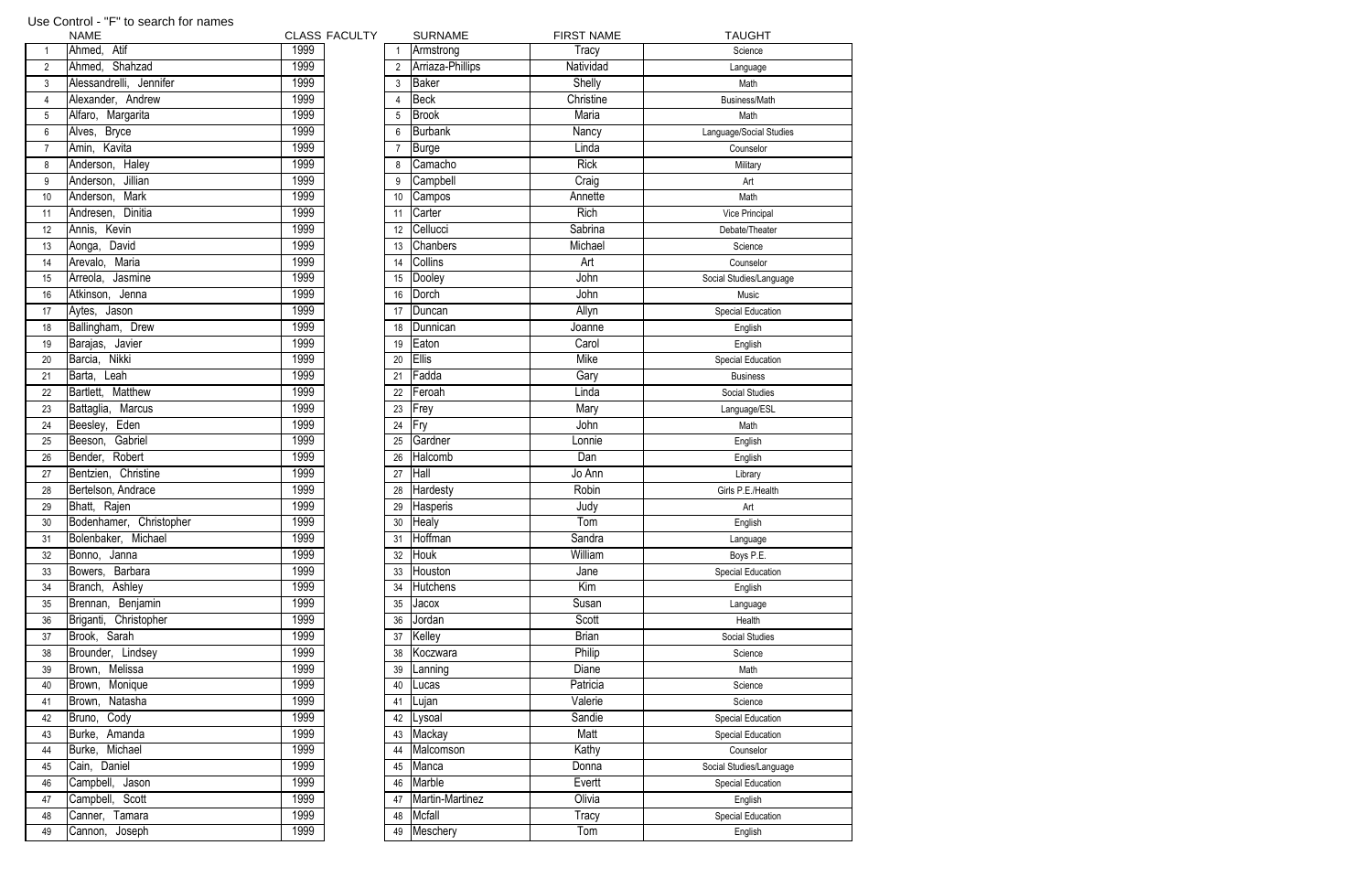| 50 | Carasali, Antonio      | 1999 | 50  | Morgan           | Lynn             | Math                         |
|----|------------------------|------|-----|------------------|------------------|------------------------------|
| 51 | Cargo, Brandy          | 1999 | 51  | Motensen         | Jeanine          | <b>Business</b>              |
| 52 | Carter, Kellie         | 1999 | 52  | Neal             | Jack{John}       | Social Studies               |
| 53 | Cavallera,<br>Lona     | 1999 | 53  | Newberry         | Amie             | English                      |
| 54 | Chana, Kirnjeev        | 1999 | 54  | Opperman-Galioto | Terry            | Counselor                    |
| 55 | Chang, Christopher     | 1999 | 55  | Padgett          | Pete             | Boys P.E./Dirver's Education |
| 56 | Chaves, Daniela        | 1999 | 56  | Penaluna         | <b>Bill</b>      | <b>Driver's Education</b>    |
| 57 | Chen, Carrie           | 1999 | 57  | Petre            | Joanne           | Language                     |
| 58 | Childers, Kristi       | 1999 | 58  | Petty            | Gerrie           | Special education            |
| 59 | Chism, Johnna          | 1999 | 59  | Quinlan          | Diane            | <b>Business</b>              |
| 60 | Christensen, Thomas    | 1999 | 60  | Rader            | Julie            | Special education            |
| 61 | Clark, Megan           | 1999 | 61  | Retterer         | Cathy            | Social Studies               |
| 62 | Clarke, Erin           | 1999 | 62  | Richter          | Paul             | Vice Principal               |
| 63 | Class,<br>Gregory      | 1999 | 63  | Rillon           | Sgt. Mjr. Ronald | Military                     |
| 64 | Coffey, Mark           | 1999 | 64  | Rillon           | Valerie          | Special Education            |
| 65 | Colon, David           | 1999 | 65  | Ripley           | Darren           | Math                         |
| 66 | Colon, Joseph          | 1999 | 66  | Ross             | Janet            | Principal                    |
| 67 | Cooper-James, Jon      | 1999 | 67  | Ross             | David            | Special education            |
| 68 | Cornejo, Gerard        | 1999 | 68  | Rothe            | <b>Brian</b>     | Science                      |
| 69 | Cornell, Julie         | 1999 | 69  | Salter           | Richard          | English                      |
| 70 | John<br>Corrigan,      | 1999 | 70  | Schnabel         | Col James        | Military                     |
| 71 | Damien-Hernandez, Jose | 1999 | 71  | Schouweiler      | Peter            | Social Studies               |
| 72 | Daniels, Ryan          | 1999 | 72  | See              | Sharon           | English                      |
| 73 | Danko, Reka            | 1999 | 73  | Shaw             | Mike             | Special education            |
| 74 | Davenport, Scott       | 1999 | -74 | Slagle           | Mike             | Science                      |
| 75 | Davidson, Jeffrey      | 1999 | 75  | Smith            | Deanne           | Special education            |
| 76 | Davis, Brook           | 1999 | 76  | Southwell        | Marie            | English                      |
| 77 | Hilary<br>Davis,       | 1999 | 77  | Spalka           | Monica           | Girls P.E./Health            |
| 78 | Dehghan, Mona          | 1999 | 78  | Taylor           | Bill             | Math                         |
| 79 | Delecki, Lindsay       | 1999 | 79  | <b>Titus</b>     | Bob              | Counselor                    |
| 80 | Dempsey, Henry         | 1999 | 80  | Tomac            | Jeff             | Counselor                    |
| 81 | Dennison, Jaime        | 1999 | 81  | <b>Tripp</b>     | Carol            | English                      |
| 82 | Detomaso, Aaron        | 1999 | 82  | Upton            | Ron              | English/Language             |
| 83 | Digesti, Marc          | 1999 | 83  | <b>Utter</b>     | Ann-Marie        | English                      |
| 84 | Dixon, Elisabeth       | 1999 | 84  | Vasconcelos      | Judy             | English                      |
| 85 | Doan, Michael          | 1999 | 85  | Vesco            | Mary             | Vice Principal               |
| 86 | <b>Breck</b><br>Dolan, | 1999 | 86  | Walkiewicz       | Keri             | Math                         |
| 87 | Jessica<br>Doyle,      | 1999 | 87  | Weldon           | Connie           | Home Economics               |
| 88 | Drake, Michelle        | 1999 | 88  | Wendt            | Sharon           | Math                         |
| 89 | Dunn, Christopher      | 1999 | 89  | Whitely          | Barbara          | English                      |
| 90 | Durbin, Zachery        | 1999 | 90  | Wiseman          | Christine        | Language                     |
| 91 | Dutkowski, April       | 1999 | 91  | Wycoff           | Mary             | Social Studies               |

| 50 | Carasali, Antonio      | 1999 |
|----|------------------------|------|
| 51 | Cargo, Brandy          | 1999 |
| 52 | Carter, Kellie         | 1999 |
| 53 | Cavallera, Lona        | 1999 |
| 54 | Chana, Kirnjeev        | 1999 |
| 55 | Chang, Christopher     | 1999 |
| 56 | Chaves, Daniela        | 1999 |
| 57 | Chen, Carrie           | 1999 |
| 58 | Childers, Kristi       | 1999 |
| 59 | Chism, Johnna          | 1999 |
| 60 | Christensen, Thomas    | 1999 |
| 61 | Clark, Megan           | 1999 |
| 62 | Clarke, Erin           | 1999 |
| 63 | Class, Gregory         | 1999 |
| 64 | Coffey, Mark           | 1999 |
| 65 | Colon, David           | 1999 |
| 66 | Colon, Joseph          | 1999 |
| 67 | Cooper-James, Jon      | 1999 |
| 68 | Cornejo, Gerard        | 1999 |
| 69 | Cornell, Julie         | 1999 |
| 70 | Corrigan, John         | 1999 |
| 71 | Damien-Hernandez, Jose | 1999 |
| 72 | Daniels, Ryan          | 1999 |
| 73 | Danko, Reka            | 1999 |
| 74 | Davenport, Scott       | 1999 |
| 75 | Davidson, Jeffrey      | 1999 |
| 76 | Davis, Brook           | 1999 |
| 77 | Davis, Hilary          | 1999 |
| 78 | Dehghan, Mona          | 1999 |
| 79 | Delecki, Lindsay       | 1999 |
| 80 | Dempsey, Henry         | 1999 |
| 81 | Dennison, Jaime        | 1999 |
| 82 | Detomaso, Aaron        | 1999 |
| 83 | Digesti, Marc          | 1999 |
| 84 | Dixon, Elisabeth       | 1999 |
| 85 | Doan, Michael          | 1999 |
| 86 | Dolan, Breck           | 1999 |
| 87 | Doyle, Jessica         | 1999 |
| 88 | Drake, Michelle        | 1999 |
| 89 | Dunn, Christopher      | 1999 |
| 90 | Durbin, Zachery        | 1999 |
| 91 | Dutkowski, April       | 1999 |
| 92 | Eason, Ernest          | 1999 |
| 93 | Eason, Ernestine       | 1999 |
| 94 | Elcano, Tyler          | 1999 |
| 95 | Ellison, Mathew        | 1999 |
| 96 | Epsteyn, Michael       | 1999 |
| 97 | Fettig, Matthew        | 1999 |
| 98 | Filippi, Rebecca       | 1999 |
| 99 | Finau, Fatai           | 1999 |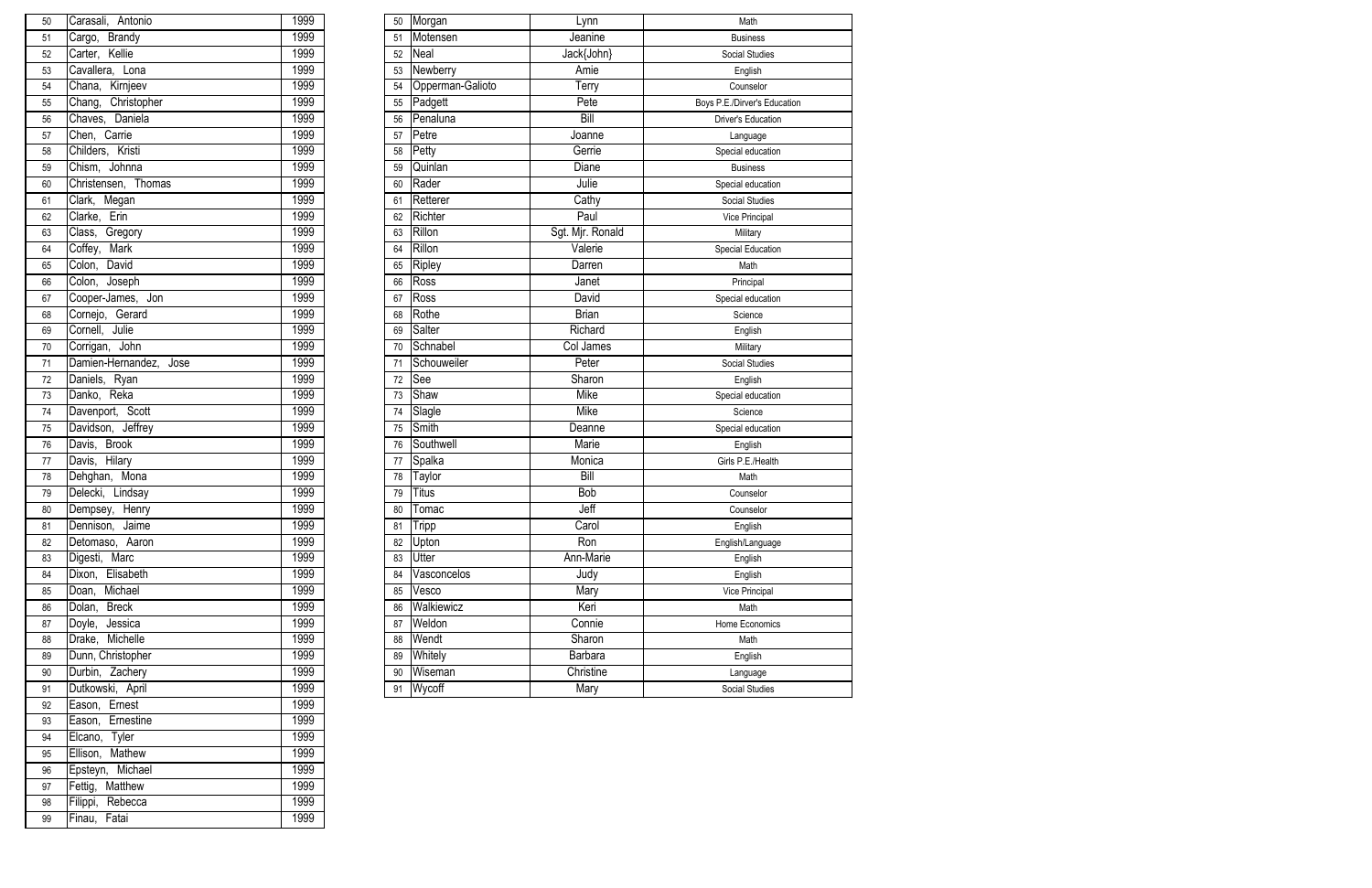| 100 | Fleischmann, Candace | 1999 |
|-----|----------------------|------|
| 101 | Foley, Tamara        | 1999 |
| 102 | France, Jordan       | 1999 |
| 103 | Franklin, Joshua     | 1999 |
| 104 | Frazer, Molly        | 1999 |
| 105 | Frugoli, John        | 1999 |
| 106 | Gabbart, Aaron       | 1999 |
| 107 | Gallagher, Jennifer  | 1999 |
| 108 | Gamblin, Alex        | 1999 |
| 109 | Garcia-Avila, Aloia  | 1999 |
| 110 | Gardner, Andrew      | 1999 |
| 111 | Gardner, Jessie      | 1999 |
| 112 | Gasperini, Brinette  | 1999 |
| 113 | Gee, Aaron           | 1999 |
| 114 | Giombetti, Anthony   | 1999 |
| 115 | Glodowski, Mark      | 1999 |
| 116 | Goodnight, Matthew   | 1999 |
| 117 | Gordon, Jessica      | 1999 |
| 118 | Gothuey, Michelle    | 1999 |
| 119 | Graham, James        | 1999 |
| 120 | Granata, Julie       | 1999 |
| 121 | Grant, Jesse         | 1999 |
| 122 | Grayson, Mitchell    | 1999 |
| 123 | Green, Jamie         | 1999 |
| 124 | Green, Natalie       | 1999 |
| 125 | Gunther, Ryan        | 1999 |
| 126 | Hamilton, Reid       | 1999 |
| 127 | Hanson, Carrie       | 1999 |
| 128 | Hashtroudi, Saman    | 1999 |
| 129 | Haslem, Jennifer     | 1999 |
| 130 | Hastings, Dane       | 1999 |
| 131 | Hausenfluke, Melissa | 1999 |
| 132 | Henson, Thomas       | 1999 |
| 133 | Herbert, Mark        | 1999 |
| 134 | Hernandez, Lisa      | 1999 |
| 135 | Heven, Ginger        | 1999 |
| 136 | Hinkle, Elise        | 1999 |
| 137 | Holcomb, James       | 1999 |
| 138 | Holloway, Ryan       | 1999 |
| 139 | Holze, Bastian       | 1999 |
| 140 | Hope, Ernest         | 1999 |
| 141 | Horning, Katie       | 1999 |
| 142 | Howard, Brooke       | 1999 |
| 143 | Howard, Eric         | 1999 |
| 144 | Howard, Nicole       | 1999 |
| 145 | Howe, Matthew        | 1999 |
| 146 | Huls, Eldwin         | 1999 |
| 147 | Iban, Alvin          | 1999 |
| 148 | Irniger, Melissa     | 1999 |
| 149 | Jacobe, Crista       | 1999 |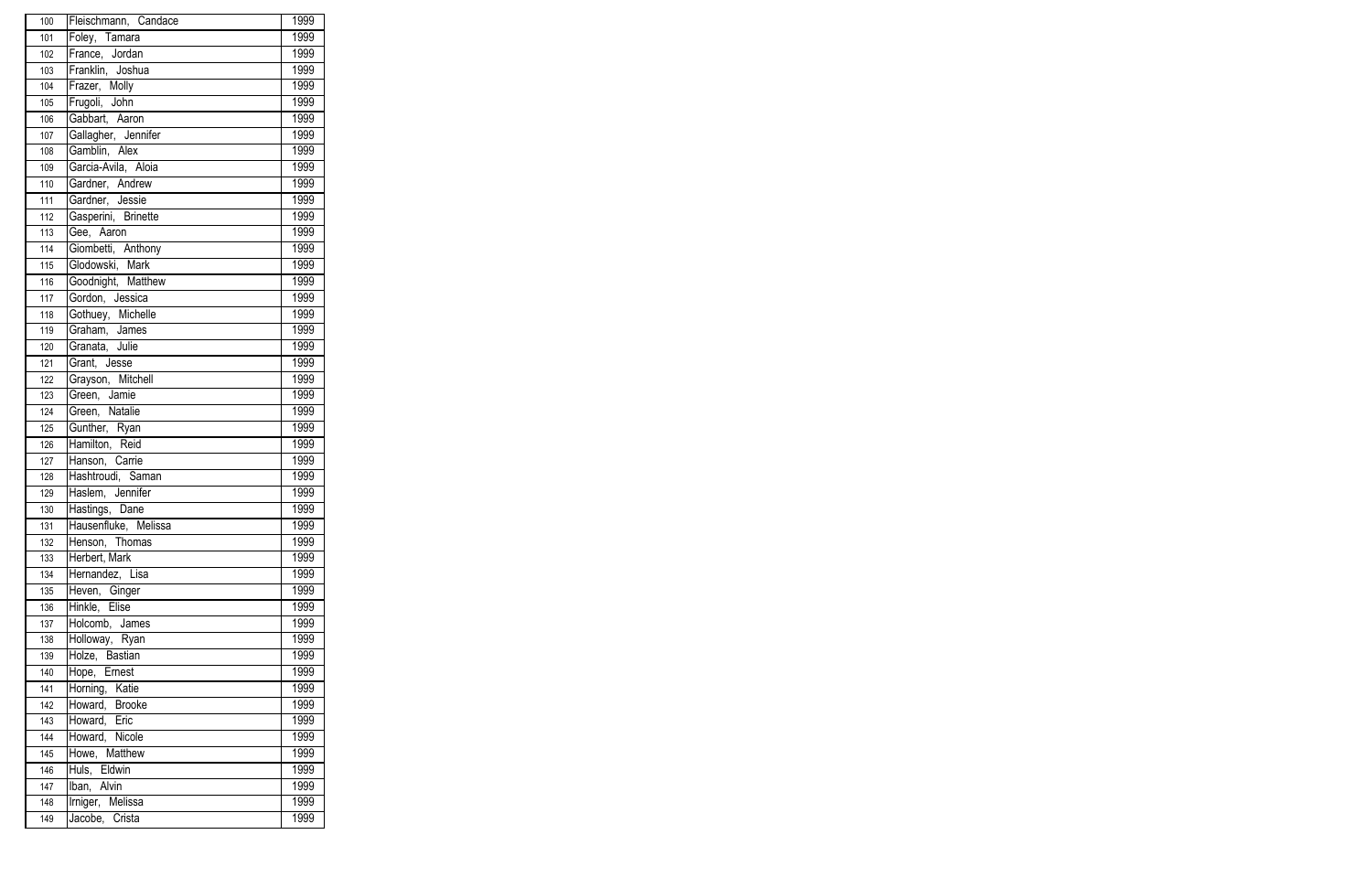| 150 | Jasper, Dawn          | 1999 |
|-----|-----------------------|------|
| 151 | Javaher, Carmel       | 1999 |
| 152 | Jnkins, Jesse         | 1999 |
| 153 | Jolly, Paul           | 1999 |
| 154 | Jones, Keith          | 1999 |
| 155 | Jones, Ryan           | 1999 |
| 156 | Jones, Sandra         | 1999 |
| 157 | Kaa, Kevin            | 1999 |
| 158 | Kadz, John            | 1999 |
| 159 | Keister, Eric         | 1999 |
| 160 | Kellers, David        | 1999 |
| 161 | Kerr, Nathan          | 1999 |
| 162 | Khan, Mohammad        | 1999 |
| 163 | Kieu, Linn            | 1999 |
| 164 | Kilgore, Ricci        | 1999 |
| 165 | Kinczyk, Anthony      | 1999 |
| 166 | King, Bridget         | 1999 |
| 167 | King, Christopher     | 1999 |
| 168 | Kirst, Andrew         | 1999 |
| 169 | Kivi, Augusta         | 1999 |
| 170 | Klaich, Nicholas      | 1999 |
| 171 | Klein, Megan          | 1999 |
| 172 | Klose, Andrew         | 1999 |
| 173 | Koch, Eric            | 1999 |
| 174 | Koewler, Timothy      | 1999 |
| 175 | Langdon, Christopher  | 1999 |
| 176 | Lastra, Manuel        | 1999 |
| 177 | Lauenroth, Danielle   | 1999 |
| 178 | Lavin, John           | 1999 |
| 179 | Lawrence, Crystal     | 1999 |
| 180 | Lawton, Ashley        | 1999 |
| 181 | Lefebvre, Lyndsey     | 1999 |
| 182 | Lemons, Michael       | 1999 |
| 183 | Lewis, Jordan         | 1999 |
| 184 | L'Hommedieu, Michelle | 1999 |
| 185 | Ligon, Matthew        | 1999 |
| 186 | Lindell, Suzanne      | 1999 |
| 187 | Lindesmith, Julie     | 1999 |
| 188 | Lipnosky, Robert      | 1999 |
| 189 | Loar, Aaron           | 1999 |
| 190 | Lucido, Vincent       | 1999 |
| 191 | Lukas, Scott          | 1999 |
| 192 | Lumpkin, Will         | 1999 |
| 193 | Lynn, Ashleigh        | 1999 |
| 194 | Malloy, Michael       | 1999 |
| 195 | Manalili, Eduard      | 1999 |
| 196 | Martin, Maresa        | 1999 |
| 197 | Martin, Marissa       | 1999 |
| 198 | Maupin, Jason         | 1999 |
| 199 | McCaleb, Jamie        | 1999 |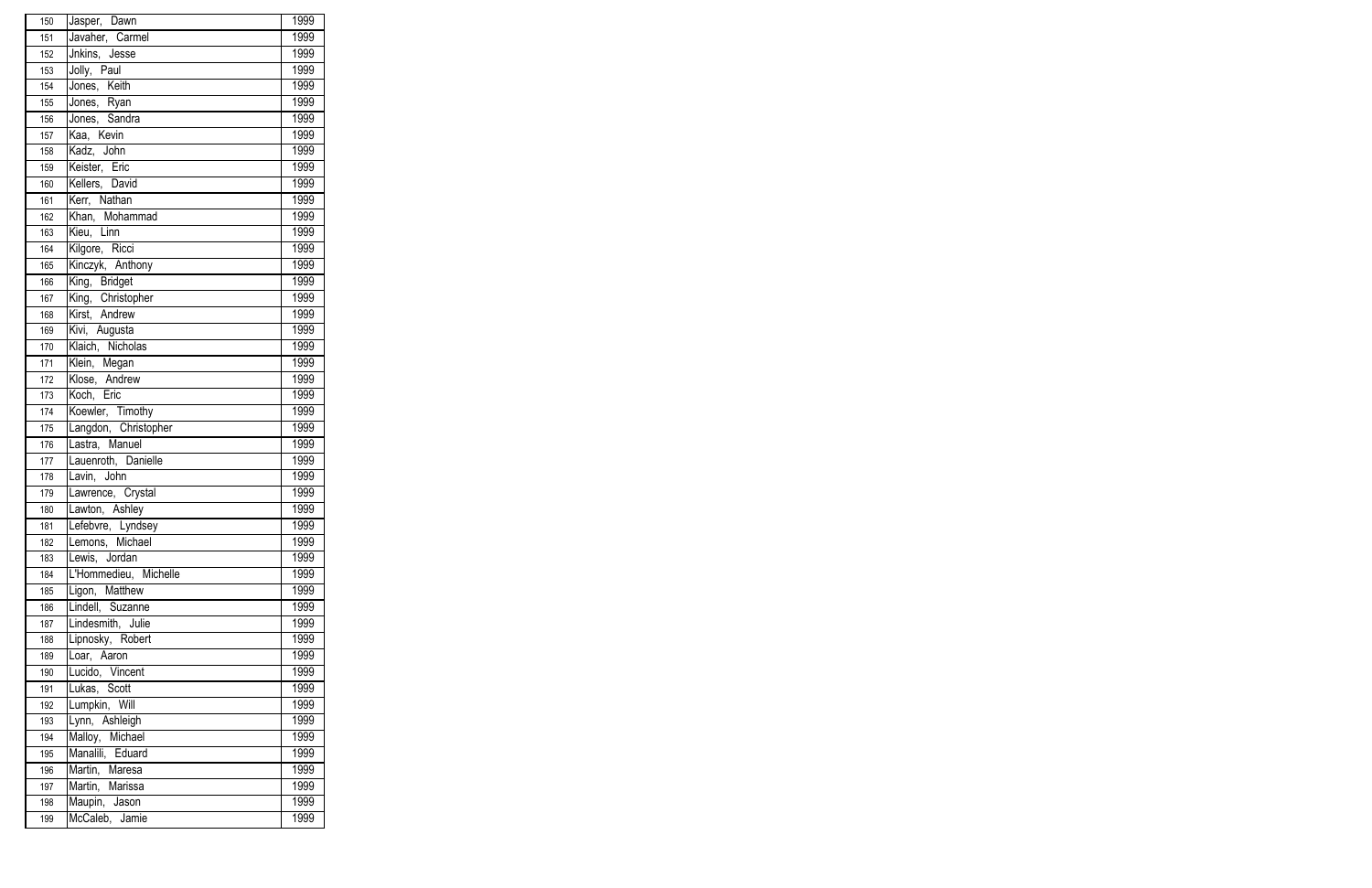| 200 | McCormick, Darcy    | 1999 |
|-----|---------------------|------|
| 201 | McCurry, Jason      | 1999 |
| 202 | McElhinney, Lauren  | 1999 |
| 203 | McGaw, Lindsay      | 1999 |
| 204 | McIntosh, Todd      | 1999 |
| 205 | McKaig, Beau        | 1999 |
| 206 | McKay, Andrea       | 1999 |
| 207 | McKenna, Joseph     | 1999 |
| 208 | McNeely, Brandon    | 1999 |
| 209 | McNeely, Brian      | 1999 |
| 210 | Meckley, Justin     | 1999 |
| 211 | Mees, Travis        | 1999 |
| 212 | Meier, Joshua       | 1999 |
| 213 | Meyers, Andrew      | 1999 |
| 214 | Michelson, Andrew   | 1999 |
| 215 | Miller, Matthew     | 1999 |
| 216 | Modene, Michael     | 1999 |
| 217 | Monaghan, Jennifer  | 1999 |
| 218 | Montoya, Eulisel    | 1999 |
| 219 | Mooney, Paul        | 1999 |
| 220 | Morgan, Travis      | 1999 |
| 221 | Morrow, Aaron       | 1999 |
| 222 | Mulholland, Brannon | 1999 |
| 223 | Munn, Christopher   | 1999 |
| 224 | Munn, Lindsey       | 1999 |
| 225 | Murray, Robyn       | 1999 |
| 226 | Myatt, Taylor       | 1999 |
| 227 | Myers, Andrew       | 1999 |
| 228 | Nepomuceno, Rachel  | 1999 |
| 229 | Noble, Sandra       | 1999 |
| 230 | Nunn, Lindsey       | 1999 |
| 231 | Ocean, Justin       | 1999 |
| 232 | Oetjen, Nicole      | 1999 |
| 233 | Oliver, Lindsay     | 1999 |
| 234 | Orchard, Derek      | 1999 |
| 235 | Orgill, Sara        | 1999 |
| 236 | Orr, Hethoe         | 1999 |
| 237 | Palmer, Jason       | 1999 |
| 238 | Palmer, Mark        | 1999 |
| 239 | Paputsidis, Evania  | 1999 |
| 240 | Patel, Sinal        | 1999 |
| 241 | Patrick, Isaac      | 1999 |
| 242 | Patterson, Adam     | 1999 |
| 243 | Payton, Brittany    | 1999 |
| 244 | Payton, Timothy     | 1999 |
| 245 | Pearce, Matthew     | 1999 |
| 246 | Peckham, Monique    | 1999 |
| 247 | Penrod, Ryan        | 1999 |
| 248 | Perez, Elias        | 1999 |
| 249 | Perry, Rachelle     | 1999 |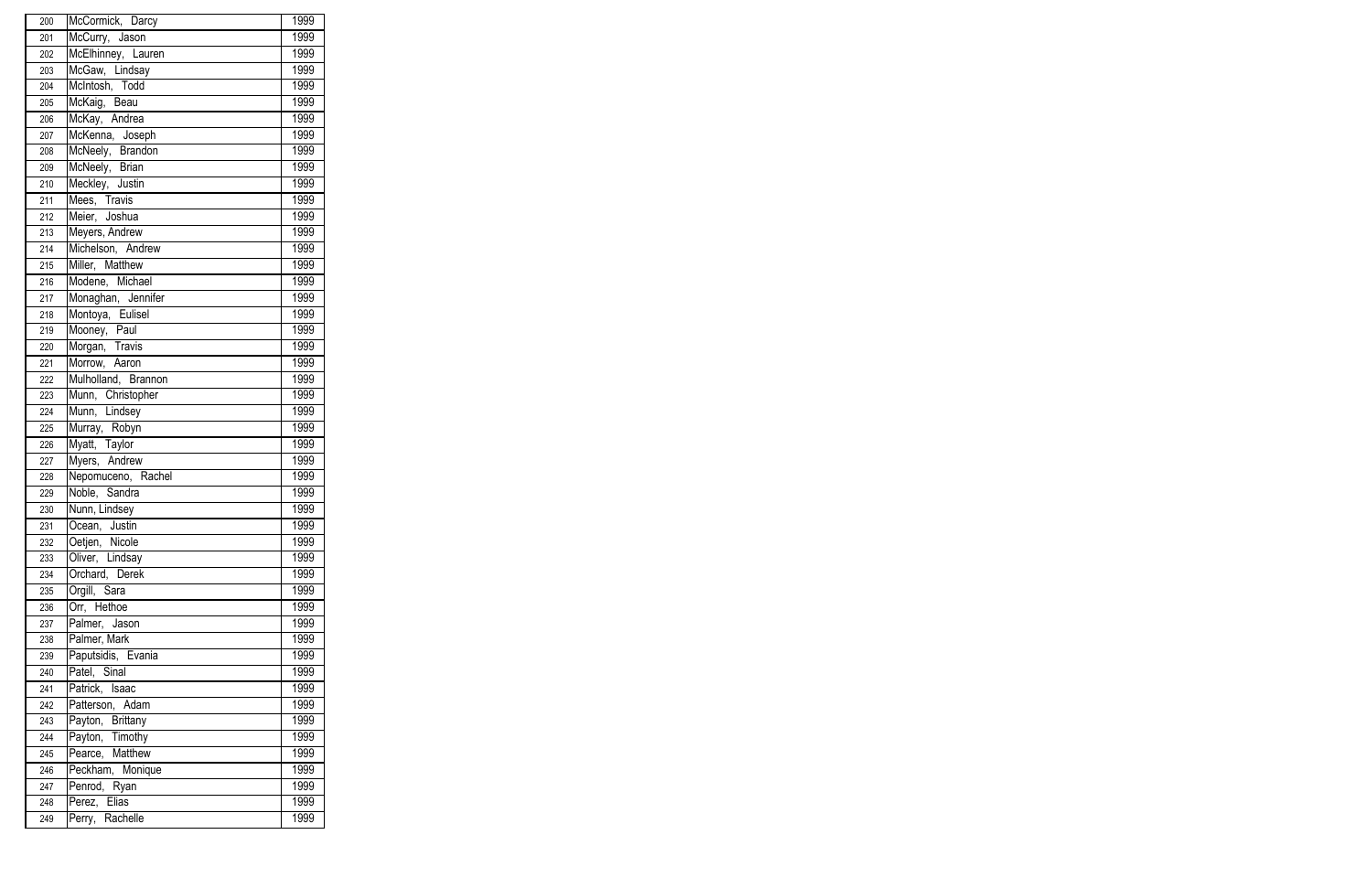| Phillips, Elizabeth<br>1999<br>251<br>Phu, Richard<br>1999<br>252<br>Pierce, Jessica<br>1999<br>253<br>1999<br>Post, Travis<br>254<br>Queral, Justin<br>1999<br>255<br>Quilici, Shayna<br>1999<br>256<br>Rady, Derrick<br>1999<br>257<br>Rais, Amber<br>1999<br>258<br>Ralleca, Geraldene<br>1999<br>259<br>Ramelli, Laura<br>1999<br>260<br>Ramos, Jonathan<br>1999<br>261<br>Ramos, Reina<br>1999<br>262<br>Read, William<br>1999<br>263<br>1999<br>Reed, Justin<br>264<br>Regalado, Robert<br>1999<br>265<br>Renken, Thelma<br>1999<br>266<br>Reynolds, Peter<br>1999<br>267<br>Rice, Chance<br>1999<br>268<br>Rice, Chandra<br>1999<br>269<br>Richards, Kirstin<br>1999<br>270<br>1999<br>Ring, Jodie<br>271<br>Robertson, Brandi<br>1999<br>272<br>Rodriguez, Daniel<br>1999<br>273<br>Rodriguez, Logan<br>1999<br>274<br>Rogers, Eric<br>1999<br>275<br>1999<br>Roland, James<br>276<br>1999<br>Rose, Ryan<br>277<br>Rosenau, Laura<br>1999<br>278<br>Roulias, Paul<br>1999<br>279<br>Ruiz, Ana<br>1999<br>280<br>Ruiz, Manuel<br>1999<br>281<br>1999<br>Rumjahn, Sharif<br>282<br>1999<br>Rushton, Brian<br>283<br>Ryan, Margaret<br>1999<br>284<br>Sakelaris, Kristen<br>1999<br>285<br>Saladen, Shawn<br>1999<br>286<br>Saldana, Brent<br>1999<br>287<br>1999<br>Saldana, Nicandro<br>288<br>Salerno, Stephen<br>1999<br>289<br>Schimelfening, Karl<br>1999<br>290<br>Schroeder, Molly<br>1999<br>291<br>Schroeder, Nicholas<br>1999<br>292<br>1999<br>Schumacher, Casey<br>293<br>Schweitzer, Susanne<br>1999<br>294<br>Scott, Michael<br>1999<br>295<br>Scott, Molly<br>1999<br>296<br>Sechler, Amanda<br>1999<br>297<br>Simms, James<br>1999<br>298<br>Sin, Kimberly<br>1999<br>299 | 250 | Peterson, Erik | 1999 |
|-------------------------------------------------------------------------------------------------------------------------------------------------------------------------------------------------------------------------------------------------------------------------------------------------------------------------------------------------------------------------------------------------------------------------------------------------------------------------------------------------------------------------------------------------------------------------------------------------------------------------------------------------------------------------------------------------------------------------------------------------------------------------------------------------------------------------------------------------------------------------------------------------------------------------------------------------------------------------------------------------------------------------------------------------------------------------------------------------------------------------------------------------------------------------------------------------------------------------------------------------------------------------------------------------------------------------------------------------------------------------------------------------------------------------------------------------------------------------------------------------------------------------------------------------------------------------------------------------------------------------------------------------------------------------------------------------|-----|----------------|------|
|                                                                                                                                                                                                                                                                                                                                                                                                                                                                                                                                                                                                                                                                                                                                                                                                                                                                                                                                                                                                                                                                                                                                                                                                                                                                                                                                                                                                                                                                                                                                                                                                                                                                                                 |     |                |      |
|                                                                                                                                                                                                                                                                                                                                                                                                                                                                                                                                                                                                                                                                                                                                                                                                                                                                                                                                                                                                                                                                                                                                                                                                                                                                                                                                                                                                                                                                                                                                                                                                                                                                                                 |     |                |      |
|                                                                                                                                                                                                                                                                                                                                                                                                                                                                                                                                                                                                                                                                                                                                                                                                                                                                                                                                                                                                                                                                                                                                                                                                                                                                                                                                                                                                                                                                                                                                                                                                                                                                                                 |     |                |      |
|                                                                                                                                                                                                                                                                                                                                                                                                                                                                                                                                                                                                                                                                                                                                                                                                                                                                                                                                                                                                                                                                                                                                                                                                                                                                                                                                                                                                                                                                                                                                                                                                                                                                                                 |     |                |      |
|                                                                                                                                                                                                                                                                                                                                                                                                                                                                                                                                                                                                                                                                                                                                                                                                                                                                                                                                                                                                                                                                                                                                                                                                                                                                                                                                                                                                                                                                                                                                                                                                                                                                                                 |     |                |      |
|                                                                                                                                                                                                                                                                                                                                                                                                                                                                                                                                                                                                                                                                                                                                                                                                                                                                                                                                                                                                                                                                                                                                                                                                                                                                                                                                                                                                                                                                                                                                                                                                                                                                                                 |     |                |      |
|                                                                                                                                                                                                                                                                                                                                                                                                                                                                                                                                                                                                                                                                                                                                                                                                                                                                                                                                                                                                                                                                                                                                                                                                                                                                                                                                                                                                                                                                                                                                                                                                                                                                                                 |     |                |      |
|                                                                                                                                                                                                                                                                                                                                                                                                                                                                                                                                                                                                                                                                                                                                                                                                                                                                                                                                                                                                                                                                                                                                                                                                                                                                                                                                                                                                                                                                                                                                                                                                                                                                                                 |     |                |      |
|                                                                                                                                                                                                                                                                                                                                                                                                                                                                                                                                                                                                                                                                                                                                                                                                                                                                                                                                                                                                                                                                                                                                                                                                                                                                                                                                                                                                                                                                                                                                                                                                                                                                                                 |     |                |      |
|                                                                                                                                                                                                                                                                                                                                                                                                                                                                                                                                                                                                                                                                                                                                                                                                                                                                                                                                                                                                                                                                                                                                                                                                                                                                                                                                                                                                                                                                                                                                                                                                                                                                                                 |     |                |      |
|                                                                                                                                                                                                                                                                                                                                                                                                                                                                                                                                                                                                                                                                                                                                                                                                                                                                                                                                                                                                                                                                                                                                                                                                                                                                                                                                                                                                                                                                                                                                                                                                                                                                                                 |     |                |      |
|                                                                                                                                                                                                                                                                                                                                                                                                                                                                                                                                                                                                                                                                                                                                                                                                                                                                                                                                                                                                                                                                                                                                                                                                                                                                                                                                                                                                                                                                                                                                                                                                                                                                                                 |     |                |      |
|                                                                                                                                                                                                                                                                                                                                                                                                                                                                                                                                                                                                                                                                                                                                                                                                                                                                                                                                                                                                                                                                                                                                                                                                                                                                                                                                                                                                                                                                                                                                                                                                                                                                                                 |     |                |      |
|                                                                                                                                                                                                                                                                                                                                                                                                                                                                                                                                                                                                                                                                                                                                                                                                                                                                                                                                                                                                                                                                                                                                                                                                                                                                                                                                                                                                                                                                                                                                                                                                                                                                                                 |     |                |      |
|                                                                                                                                                                                                                                                                                                                                                                                                                                                                                                                                                                                                                                                                                                                                                                                                                                                                                                                                                                                                                                                                                                                                                                                                                                                                                                                                                                                                                                                                                                                                                                                                                                                                                                 |     |                |      |
|                                                                                                                                                                                                                                                                                                                                                                                                                                                                                                                                                                                                                                                                                                                                                                                                                                                                                                                                                                                                                                                                                                                                                                                                                                                                                                                                                                                                                                                                                                                                                                                                                                                                                                 |     |                |      |
|                                                                                                                                                                                                                                                                                                                                                                                                                                                                                                                                                                                                                                                                                                                                                                                                                                                                                                                                                                                                                                                                                                                                                                                                                                                                                                                                                                                                                                                                                                                                                                                                                                                                                                 |     |                |      |
|                                                                                                                                                                                                                                                                                                                                                                                                                                                                                                                                                                                                                                                                                                                                                                                                                                                                                                                                                                                                                                                                                                                                                                                                                                                                                                                                                                                                                                                                                                                                                                                                                                                                                                 |     |                |      |
|                                                                                                                                                                                                                                                                                                                                                                                                                                                                                                                                                                                                                                                                                                                                                                                                                                                                                                                                                                                                                                                                                                                                                                                                                                                                                                                                                                                                                                                                                                                                                                                                                                                                                                 |     |                |      |
|                                                                                                                                                                                                                                                                                                                                                                                                                                                                                                                                                                                                                                                                                                                                                                                                                                                                                                                                                                                                                                                                                                                                                                                                                                                                                                                                                                                                                                                                                                                                                                                                                                                                                                 |     |                |      |
|                                                                                                                                                                                                                                                                                                                                                                                                                                                                                                                                                                                                                                                                                                                                                                                                                                                                                                                                                                                                                                                                                                                                                                                                                                                                                                                                                                                                                                                                                                                                                                                                                                                                                                 |     |                |      |
|                                                                                                                                                                                                                                                                                                                                                                                                                                                                                                                                                                                                                                                                                                                                                                                                                                                                                                                                                                                                                                                                                                                                                                                                                                                                                                                                                                                                                                                                                                                                                                                                                                                                                                 |     |                |      |
|                                                                                                                                                                                                                                                                                                                                                                                                                                                                                                                                                                                                                                                                                                                                                                                                                                                                                                                                                                                                                                                                                                                                                                                                                                                                                                                                                                                                                                                                                                                                                                                                                                                                                                 |     |                |      |
|                                                                                                                                                                                                                                                                                                                                                                                                                                                                                                                                                                                                                                                                                                                                                                                                                                                                                                                                                                                                                                                                                                                                                                                                                                                                                                                                                                                                                                                                                                                                                                                                                                                                                                 |     |                |      |
|                                                                                                                                                                                                                                                                                                                                                                                                                                                                                                                                                                                                                                                                                                                                                                                                                                                                                                                                                                                                                                                                                                                                                                                                                                                                                                                                                                                                                                                                                                                                                                                                                                                                                                 |     |                |      |
|                                                                                                                                                                                                                                                                                                                                                                                                                                                                                                                                                                                                                                                                                                                                                                                                                                                                                                                                                                                                                                                                                                                                                                                                                                                                                                                                                                                                                                                                                                                                                                                                                                                                                                 |     |                |      |
|                                                                                                                                                                                                                                                                                                                                                                                                                                                                                                                                                                                                                                                                                                                                                                                                                                                                                                                                                                                                                                                                                                                                                                                                                                                                                                                                                                                                                                                                                                                                                                                                                                                                                                 |     |                |      |
|                                                                                                                                                                                                                                                                                                                                                                                                                                                                                                                                                                                                                                                                                                                                                                                                                                                                                                                                                                                                                                                                                                                                                                                                                                                                                                                                                                                                                                                                                                                                                                                                                                                                                                 |     |                |      |
|                                                                                                                                                                                                                                                                                                                                                                                                                                                                                                                                                                                                                                                                                                                                                                                                                                                                                                                                                                                                                                                                                                                                                                                                                                                                                                                                                                                                                                                                                                                                                                                                                                                                                                 |     |                |      |
|                                                                                                                                                                                                                                                                                                                                                                                                                                                                                                                                                                                                                                                                                                                                                                                                                                                                                                                                                                                                                                                                                                                                                                                                                                                                                                                                                                                                                                                                                                                                                                                                                                                                                                 |     |                |      |
|                                                                                                                                                                                                                                                                                                                                                                                                                                                                                                                                                                                                                                                                                                                                                                                                                                                                                                                                                                                                                                                                                                                                                                                                                                                                                                                                                                                                                                                                                                                                                                                                                                                                                                 |     |                |      |
|                                                                                                                                                                                                                                                                                                                                                                                                                                                                                                                                                                                                                                                                                                                                                                                                                                                                                                                                                                                                                                                                                                                                                                                                                                                                                                                                                                                                                                                                                                                                                                                                                                                                                                 |     |                |      |
|                                                                                                                                                                                                                                                                                                                                                                                                                                                                                                                                                                                                                                                                                                                                                                                                                                                                                                                                                                                                                                                                                                                                                                                                                                                                                                                                                                                                                                                                                                                                                                                                                                                                                                 |     |                |      |
|                                                                                                                                                                                                                                                                                                                                                                                                                                                                                                                                                                                                                                                                                                                                                                                                                                                                                                                                                                                                                                                                                                                                                                                                                                                                                                                                                                                                                                                                                                                                                                                                                                                                                                 |     |                |      |
|                                                                                                                                                                                                                                                                                                                                                                                                                                                                                                                                                                                                                                                                                                                                                                                                                                                                                                                                                                                                                                                                                                                                                                                                                                                                                                                                                                                                                                                                                                                                                                                                                                                                                                 |     |                |      |
|                                                                                                                                                                                                                                                                                                                                                                                                                                                                                                                                                                                                                                                                                                                                                                                                                                                                                                                                                                                                                                                                                                                                                                                                                                                                                                                                                                                                                                                                                                                                                                                                                                                                                                 |     |                |      |
|                                                                                                                                                                                                                                                                                                                                                                                                                                                                                                                                                                                                                                                                                                                                                                                                                                                                                                                                                                                                                                                                                                                                                                                                                                                                                                                                                                                                                                                                                                                                                                                                                                                                                                 |     |                |      |
|                                                                                                                                                                                                                                                                                                                                                                                                                                                                                                                                                                                                                                                                                                                                                                                                                                                                                                                                                                                                                                                                                                                                                                                                                                                                                                                                                                                                                                                                                                                                                                                                                                                                                                 |     |                |      |
|                                                                                                                                                                                                                                                                                                                                                                                                                                                                                                                                                                                                                                                                                                                                                                                                                                                                                                                                                                                                                                                                                                                                                                                                                                                                                                                                                                                                                                                                                                                                                                                                                                                                                                 |     |                |      |
|                                                                                                                                                                                                                                                                                                                                                                                                                                                                                                                                                                                                                                                                                                                                                                                                                                                                                                                                                                                                                                                                                                                                                                                                                                                                                                                                                                                                                                                                                                                                                                                                                                                                                                 |     |                |      |
|                                                                                                                                                                                                                                                                                                                                                                                                                                                                                                                                                                                                                                                                                                                                                                                                                                                                                                                                                                                                                                                                                                                                                                                                                                                                                                                                                                                                                                                                                                                                                                                                                                                                                                 |     |                |      |
|                                                                                                                                                                                                                                                                                                                                                                                                                                                                                                                                                                                                                                                                                                                                                                                                                                                                                                                                                                                                                                                                                                                                                                                                                                                                                                                                                                                                                                                                                                                                                                                                                                                                                                 |     |                |      |
|                                                                                                                                                                                                                                                                                                                                                                                                                                                                                                                                                                                                                                                                                                                                                                                                                                                                                                                                                                                                                                                                                                                                                                                                                                                                                                                                                                                                                                                                                                                                                                                                                                                                                                 |     |                |      |
|                                                                                                                                                                                                                                                                                                                                                                                                                                                                                                                                                                                                                                                                                                                                                                                                                                                                                                                                                                                                                                                                                                                                                                                                                                                                                                                                                                                                                                                                                                                                                                                                                                                                                                 |     |                |      |
|                                                                                                                                                                                                                                                                                                                                                                                                                                                                                                                                                                                                                                                                                                                                                                                                                                                                                                                                                                                                                                                                                                                                                                                                                                                                                                                                                                                                                                                                                                                                                                                                                                                                                                 |     |                |      |
|                                                                                                                                                                                                                                                                                                                                                                                                                                                                                                                                                                                                                                                                                                                                                                                                                                                                                                                                                                                                                                                                                                                                                                                                                                                                                                                                                                                                                                                                                                                                                                                                                                                                                                 |     |                |      |
|                                                                                                                                                                                                                                                                                                                                                                                                                                                                                                                                                                                                                                                                                                                                                                                                                                                                                                                                                                                                                                                                                                                                                                                                                                                                                                                                                                                                                                                                                                                                                                                                                                                                                                 |     |                |      |
|                                                                                                                                                                                                                                                                                                                                                                                                                                                                                                                                                                                                                                                                                                                                                                                                                                                                                                                                                                                                                                                                                                                                                                                                                                                                                                                                                                                                                                                                                                                                                                                                                                                                                                 |     |                |      |
|                                                                                                                                                                                                                                                                                                                                                                                                                                                                                                                                                                                                                                                                                                                                                                                                                                                                                                                                                                                                                                                                                                                                                                                                                                                                                                                                                                                                                                                                                                                                                                                                                                                                                                 |     |                |      |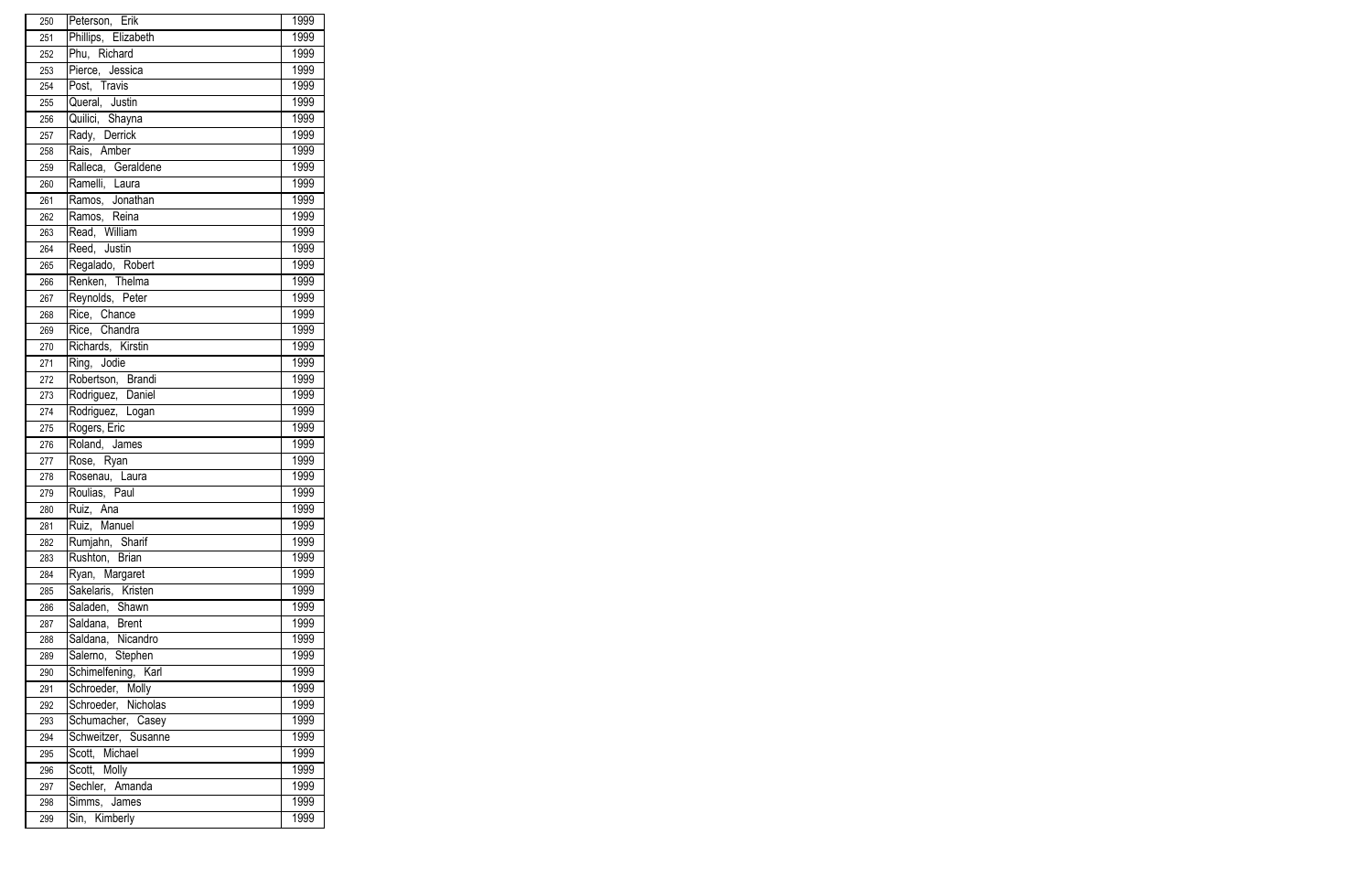| 300 | Skroch, Casey        | 1999 |
|-----|----------------------|------|
| 301 | Slaughter, Brian     | 1999 |
| 302 | Smider, Joseph       | 1999 |
| 303 | Smith, Calvin        | 1999 |
| 304 | Smith, Hillary       | 1999 |
| 305 | Smith, Laroyshia     | 1999 |
| 306 | Smith, Stanley       | 1999 |
| 307 | Smith, Taylor        | 1999 |
| 308 | Soares, Thomas       | 1999 |
| 309 | Spataro, Juan        | 1999 |
| 310 | Stamps, Seth         | 1999 |
| 311 | Stieha, Janet        | 1999 |
| 312 | Stites, Julie        | 1999 |
| 313 | Stoner, Mele         | 1999 |
| 314 | Stout, Christopher   | 1999 |
| 315 | Struble IV, Arthur   | 1999 |
| 316 | Sultana, Sarmin      | 1999 |
| 317 | Tartaglia, Sally     | 1999 |
| 318 | Taylor, Shannon      | 1999 |
| 319 | Thomas, Danielle     | 1999 |
| 320 | Torres, Maria        | 1999 |
| 321 | Trainer, Joseph      | 1999 |
| 322 | Tuma, Arwen          | 1999 |
| 323 | Vandebogart, Rachael | 1999 |
| 324 | VanWinkle, Brian     | 1999 |
| 325 | Vasile, Gabriel      | 1999 |
| 326 | Vasquez, Hector      | 1999 |
| 327 | Vela, Rebekah        | 1999 |
| 328 | Vicks, Meghan        | 1999 |
| 329 | Vollmer, Cassie      | 1999 |
| 330 | Vollmer, Morgan      | 1999 |
| 331 | Walden, Andrew       | 1999 |
| 332 | Walden, Joseph       | 1999 |
| 333 | Walden, Joshua       | 1999 |
| 334 | Wallace, James       | 1999 |
| 335 | Walton, Aaron        | 1999 |
| 336 | Walz, Veronica       | 1999 |
| 337 | Watson, Amy          | 1999 |
| 338 | Watters, Michelle    | 1999 |
| 339 | Wicker, Justin       | 1999 |
| 340 | Williams, Lance      | 1999 |
| 341 | Williams, Rebecca    | 1999 |
| 342 | Wilson, Austin       | 1999 |
| 343 | Wittkopp, Richard    | 1999 |
| 344 | Woo, Daniel          | 1999 |
| 345 | Woo, Dean            | 1999 |
| 346 | Wu, Paloma           | 1999 |
| 347 | Yamamoto, Jill       | 1999 |
| 348 | Yamamoto, Kyle       | 1999 |
| 349 | Yeates, Charmaine    | 1999 |